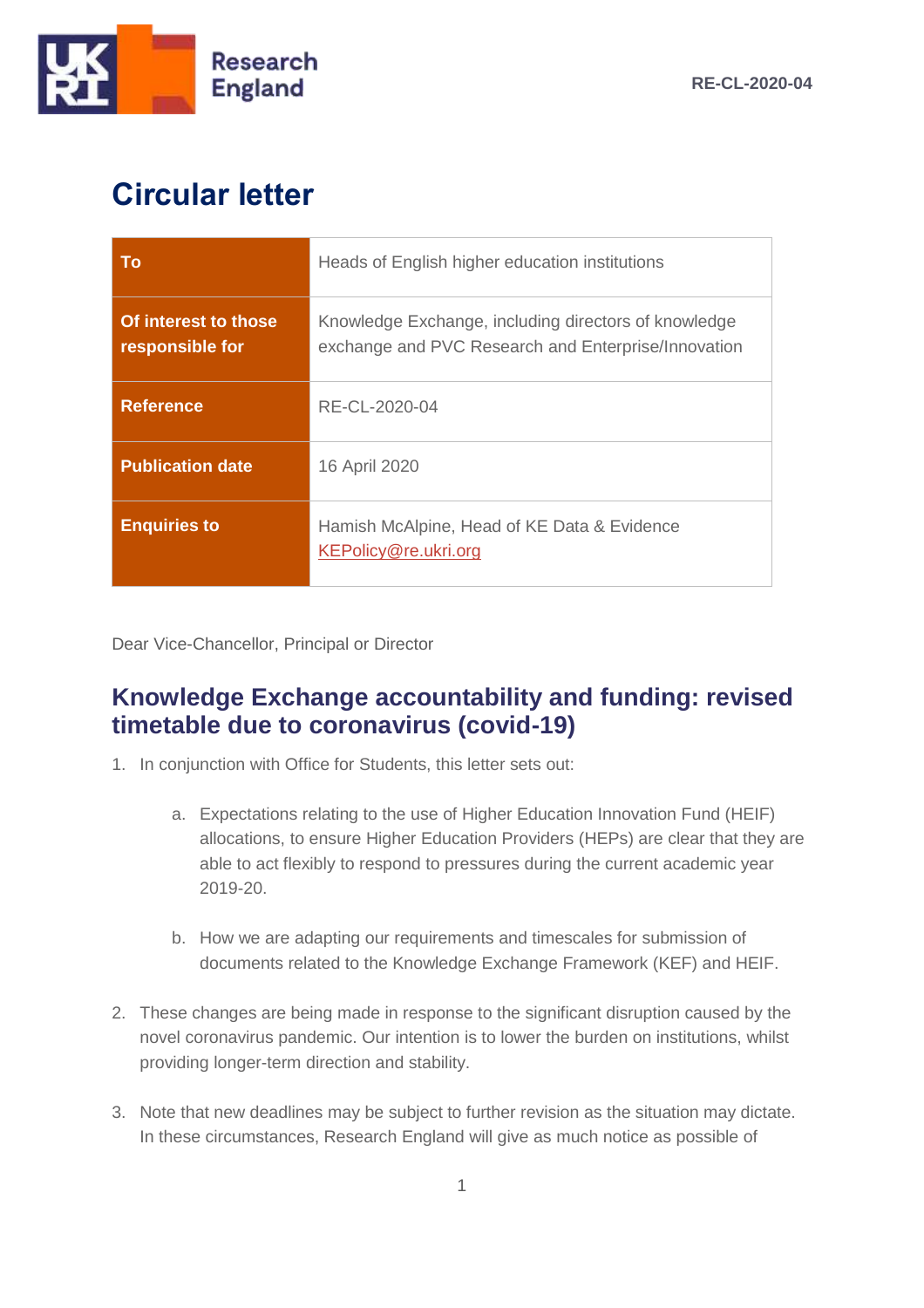

changes. A Summary of deadlines for HEPs and anticipated publication dates by Research England is provided at Annex A.

### **Use of HEIF in academic year 2019-20**

- 4. Providers are required to spend HEIF on Knowledge Exchange (KE) activities, but are allowed to deploy HEIF flexibly to adapt their plans to respond to emerging opportunities or challenges in line with their approved institutional strategies.
- 5. In view of the current situation, we are adding flexibilities for the immediate period. Institutions may, without prior discussion with (or agreement from) Research England, use HEIF to support KE activities that respond better to the needs of, or opportunities for, their KE partners, even if this varies from their institutional strategy.
- 6. HEPs should keep appropriate records of exceptional uses of HEIF or variations from strategic objectives and report these via the usual HEIF Annual Monitoring Statement (AMS) process, which we expect to send out in December 2020, to be returned in February 2021. This will enable us to understand the pressures on - and responses of - HEPs in this extraordinary period, and to account for public funds.
- 7. HEPs must also take into account any future guidance we may issue on this topic coming out of the immediate crisis period, although we will not apply such guidance retrospectively.

#### **Knowledge Exchange Framework**

- 8. The previously advised deadline for submission of KEF narrative statements (Friday 29 May 2020) no longer applies. The new deadline will be **17:00 on Friday 16 October 2020**.
- 9. We previously asked HEPs to focus their narratives on activities that occurred during the preceding three years. However, this extended narrative statement submission deadline will also allow providers to include the most recent activities, including responses to the coronavirus pandemic, where relevant to their narrative.
- 10. HEPs eligible to participate in the KEF, but whom are not currently in receipt of HEIF were originally asked to inform us by 27 March 2020 if they wished to submit narrative statements. This deadline no longer applies, instead we ask that any eligible provider not in receipt of HEIF, but wishing to submit narrative statements to the KEF informs us of their intention when they are able, but no later than **Friday 2 October 2020**. If you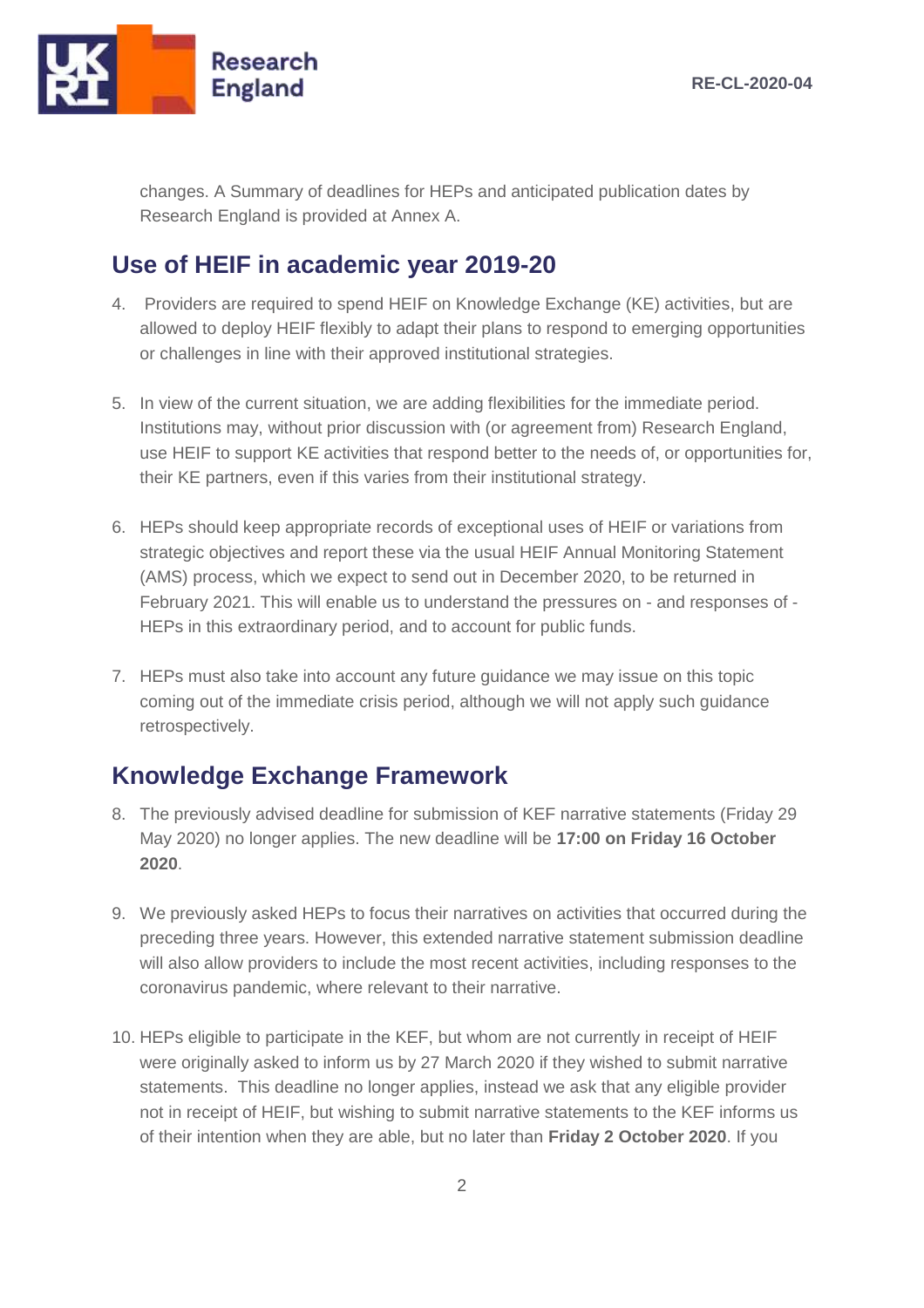

 $\overline{a}$ 

have previously submitted your intention, there is no requirement to do so again unless your intention changes.

11. KEF metrics will not be published in the summer as previously advised. We now expect to publish a full set of KEF results (metrics and narratives where submitted) after the October narrative deadline in December 2020. KEF results will then be available for HEPs to take into consideration in responding to HEIF accountability and KE Concordat exercises, which have been re-timetabled as a consequence, set out below

### **HEIF allocations and institutional accountability for use of HEIF for 2020-21 onwards**

- 12. We expect to make allocations for the 2020-21 academic year as usual and HEPs will be notified of their allocations as part of the Research England funding round in due course. This includes allocation of an additional £25 million from 2020-21<sup>1</sup>.
- 13. [RE-CL-2018-02](https://re.ukri.org/sector-guidance/publications/knowledge-exchange-higher-education-innovation-fund-institutional-strategies-and-plans/) advised that we intended to enter a new five year strategic period from 2020-21 to 2024-25. We also stated that we would issue updated policies and priorities for use of HEIF at this time, to refresh previous guidance in [HEFCE 2016/16,](https://webarchive.nationalarchives.gov.uk/20180405115102/http:/www.hefce.ac.uk/pubs/year/2016/201616/) reflecting new Government priorities.
- 14. To reflect information that we anticipate being gathered through the KEF and the forthcoming KE concordat, we had already planned to replace the requirement for full KE strategies with a simplified and shorter 'HEIF accountability statement' to meet our public expenditure reporting requirements.
- 15. In order to provide direction and allow forward-planning we still intend to publish these updated policies and priorities for HEIF from 2020-21 by May 2020, together with a template for the new accountability statements. However, in light of the current situation, we will both extend the deadline for the return of these accountability statements, and separate the coming 2020-21 academic year from the remainder of the five year period. The following deadlines will therefore apply:
	- a. For the 2020-21 academic year, providers should prepare a statement outlining how they will be using HEIF to support KE activities, taking into account their previously approved strategies (which already cover 2020-21) and addressing the new notified priorities. This will be a single question and will be returned as

<sup>1</sup> <https://re.ukri.org/documents/2019/letter-from-chris-skidmore-to-david-sweeney-2oct2019-pdf/>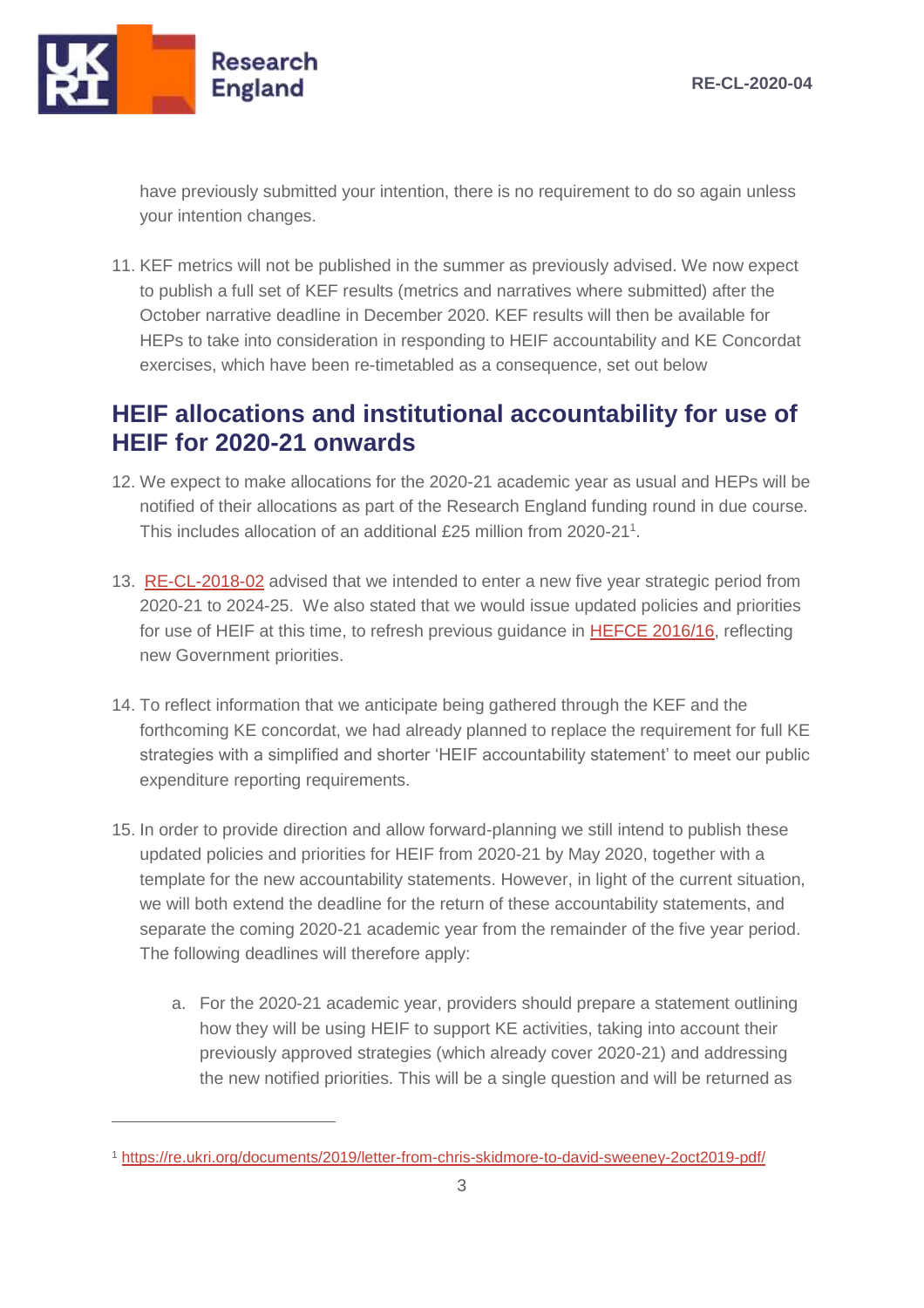

part of the 2019-20 HEIF AMS process by **Friday 26 February 2021**, alongside reporting as set out above on 2019-20 allocations. HEPs should keep sufficient records of expenditure for annual monitoring (AMS) and audit purposes. It is important that we know about the pressures and opportunities facing HEPs in supporting their KE partners through crisis and recovery, so we can understand longer term strategic direction.

- b. For the academic years 2021-22 to 2024-25, providers should complete the more detailed multi-year accountability statement template, to be submitted by **May 2021**. We aim to approve all statements in sufficient time before start of use of 2021-22 HEIF allocations.
- 16. We stress the importance of providing high quality information in statements on use of HEIF, focussed on key activities being funded from our allocations and alignment with institutional KE strategic objectives, as these will be used to account for public funding to Government and for future public funding cases.

#### **KE Concordat**

17. The development and implementation of the KE Concordat is led by sector bodies who will be publishing plans in due course. We see the Concordat, sitting alongside KEF and HEIF accountability exercises, as a key part of providing accountability for public funding for KE.

### **Further information**

Any questions about this letter should be addressed to Hamish McAlpine, Head of KE Data & Evidence, [kepolicy@re.ukri.org](mailto:kepolicy@re.ukri.org)

Yours sincerely

David Sweeney Executive Chair, Research England